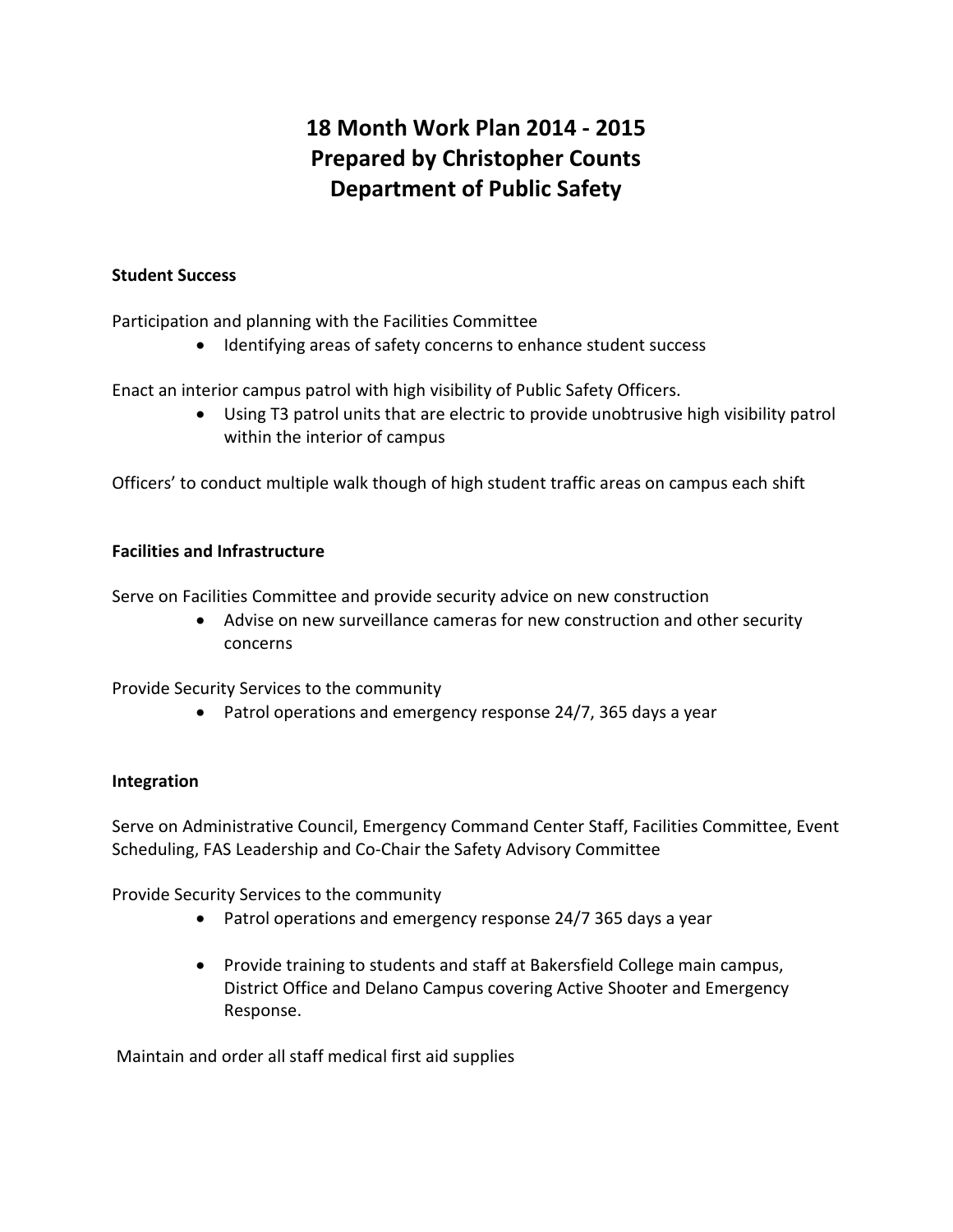Liaison with outside agencies such as law enforcement, fire and medical agencies for the campus

#### **Communication**

Maintain Safety Advisory Committee website

- Maintain updated information on ongoing construction projects and or safety concerns
- Engage the campus community to communicate any safety concerns by emailing Safety Advisories Committee members. Once the information has been addressed the reporting person will be contacted and advised of the outcome.
- Work closely with college Public Information Officer to relay any critical information to the campus community such as Clery Advisories and Timely Warnings.

Establish monthly meetings with Dean's to identify safety and or security concerns in their areas

## **Accomplishments**

Received grant for \$60,000 to purchase five T3 electric patrol units to replace three gas patrol vehicles.

Produced report on current camera system and recommendation for additional cameras and upgrades

Maintain and order supplies for all first aid kits for staff at the main campus and Delano campus

Developed Safety Advisory Committee website to engage campus community to report unsafe or hazard conditions and to provide an easy way for them to do so

Provide information at new hire orientations including NIMS / SIMS, Clery Act information to new hires and regulations stating all need the basic training within 30 days of hire

Conducted (12) Active Shooter training sessions for staff and students with college P.I.O. Amber Chiang

Provided Emergency Red Bag training for Building Marshals and Responders

Organized the college to participate in the California Great ShakeOut with P.I.O. Amber Chiang . This involved a campus wide building evacuation and Emergency Command Center activation.